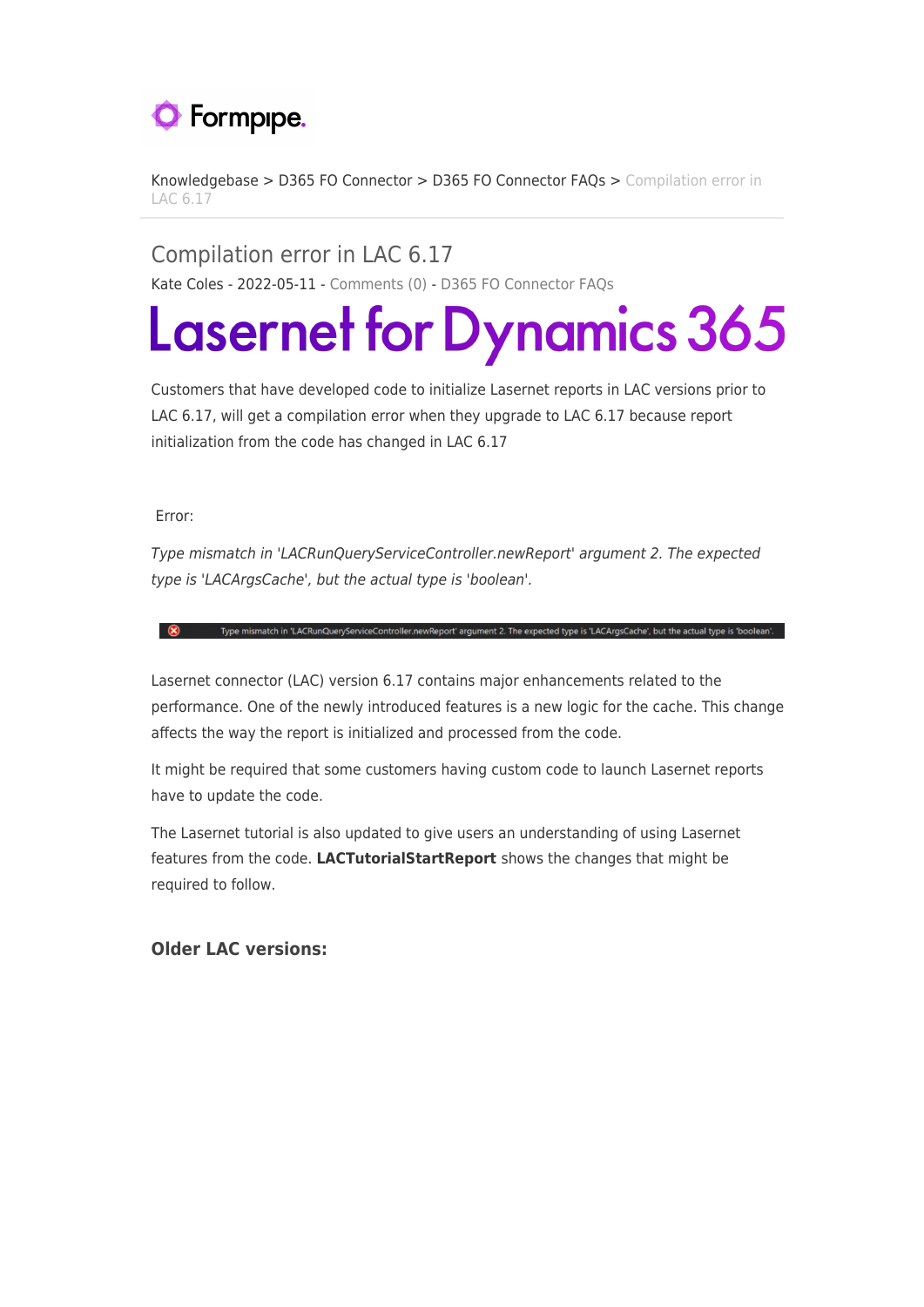| LACTutorialStartReport.xpp $\div \times$ |                                                                                                                                             |                                                                                                                   |  |  |  |
|------------------------------------------|---------------------------------------------------------------------------------------------------------------------------------------------|-------------------------------------------------------------------------------------------------------------------|--|--|--|
| LACTutorialStartReport                   |                                                                                                                                             |                                                                                                                   |  |  |  |
|                                          | $111$ <summary></summary>                                                                                                                   |                                                                                                                   |  |  |  |
|                                          | This class illustrates how to start query report with some printer settings<br>$^{\prime\prime\prime}$                                      |                                                                                                                   |  |  |  |
|                                          | $111 <$ /summary>                                                                                                                           |                                                                                                                   |  |  |  |
|                                          | class LACTutorialStartReport                                                                                                                |                                                                                                                   |  |  |  |
|                                          | $5 \quad \Box$                                                                                                                              |                                                                                                                   |  |  |  |
|                                          | 0 references                                                                                                                                |                                                                                                                   |  |  |  |
| 6                                        | public static void main(Args<br>args)                                                                                                       |                                                                                                                   |  |  |  |
|                                          | E                                                                                                                                           |                                                                                                                   |  |  |  |
| 8                                        | LACRunQueryServiceController                                                                                                                | controller = LACRunQueryServiceController::newReport("LACCustTable", true); // loading last values, make sure you |  |  |  |
| ۹                                        | SRSPrintDestinationSettings                                                                                                                 | printSettings;                                                                                                    |  |  |  |
| 10                                       | Query                                                                                                                                       | query;                                                                                                            |  |  |  |
| 11                                       | LACParametersMap                                                                                                                            | map:                                                                                                              |  |  |  |
| 12                                       | MapEnumerator                                                                                                                               | mapEnumerator;                                                                                                    |  |  |  |
| 13                                       | map                                                                                                                                         | customPropertyMap;                                                                                                |  |  |  |
| 14                                       | // Setting up guery ranges you would like to use                                                                                            |                                                                                                                   |  |  |  |
| 15                                       |                                                                                                                                             |                                                                                                                   |  |  |  |
| 16                                       | $=$ controller.parmQuery();<br>query                                                                                                        |                                                                                                                   |  |  |  |
| 17                                       | query.dataSourceTable(tableNum(CustTable)).addRange(fieldNum(CustTable, AccountNum)).value("004011"); // Do You have this customer account? |                                                                                                                   |  |  |  |
| 18                                       | // Setting up destination                                                                                                                   |                                                                                                                   |  |  |  |
| 19                                       | printSettings = controller.parmPrintSettings();                                                                                             |                                                                                                                   |  |  |  |
| 20                                       | printSettings.printMediumType(SRSPrintMediumType::LAC); // This is to call Lasernet Print Option                                            |                                                                                                                   |  |  |  |
| 21                                       | printSettings.lacDestinationSettings().destTypes4Print(LACDestTypes4Print::Email);                                                          |                                                                                                                   |  |  |  |
| 22                                       | printSettings.lacDestinationSettings().emailTo("test@contoso.com");                                                                         |                                                                                                                   |  |  |  |
| 22                                       |                                                                                                                                             |                                                                                                                   |  |  |  |

## **LAC 6.17 version:**



Code fragment to initialize **LACRunQueryServiceController:**

LACRunQueryServiceController controller = LACRunQueryServiceController::newReport("LACCustTable", LACArgsCache::newCache('LACCustTable'), true);

The updated tutorial model has been added to the LAC 6.17.1 release.

Link:<https://kb.lasernet.formpipe.com/article/AA-00876/83/>